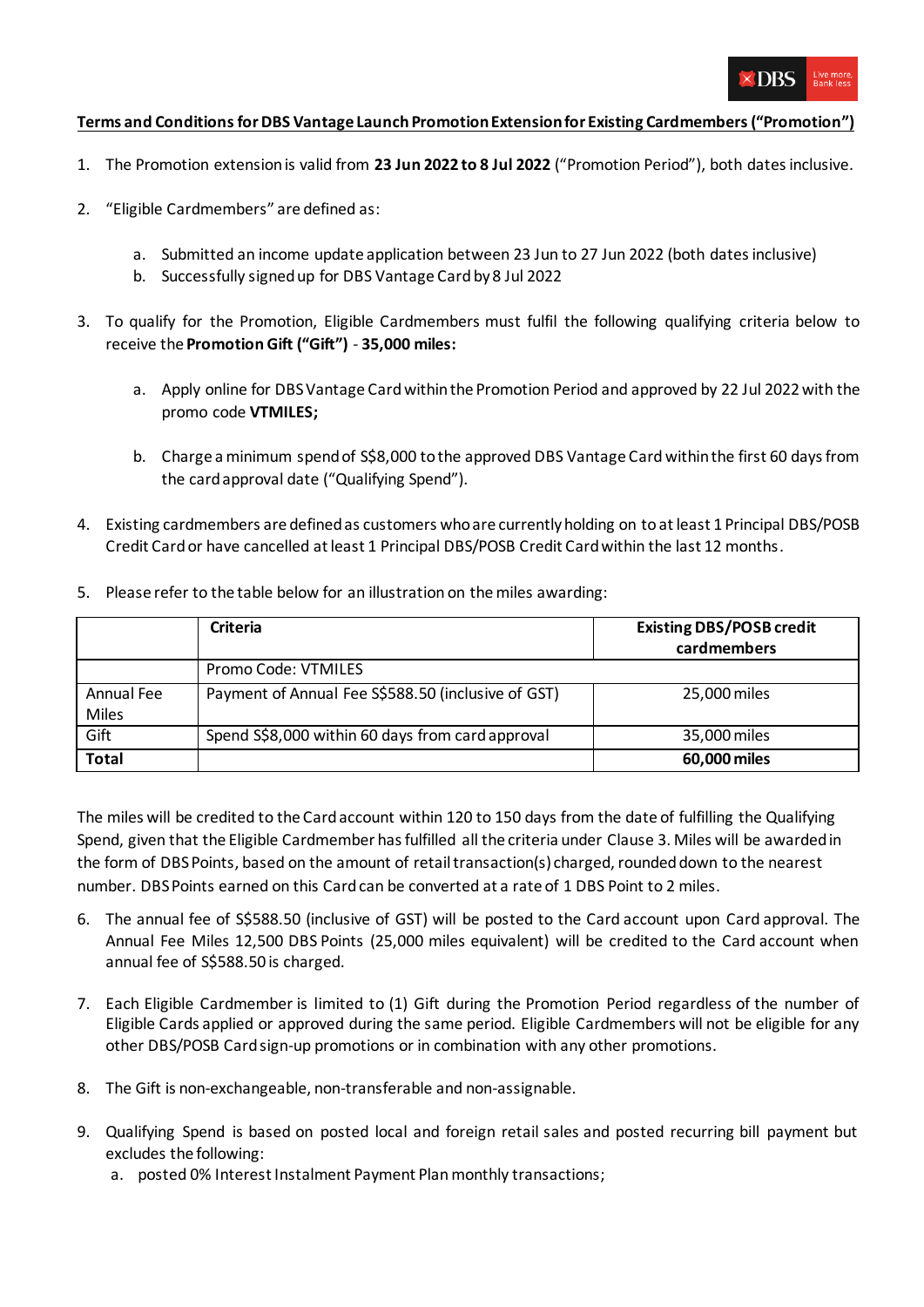

- b. posted My Preferred Payment Plan monthly transactions;
- c. interest, finance charges, cash withdrawal, balance transfer, smart cash, AXS payments, SAM online bill payments, bill payments via internet banking and all fees charged by DBS;
- d. payments to educational institutions;
- e. payments to financial institutions (including banks, online trading platforms and brokerages);
- f. payments to government institutions and services (court cases, fines, bail and bonds, tax payment, postal services, parking lots and garages, intra-government purchases and any other government services not classified here);
- g. payments to hospitals;
- h. payments to insurance companies (sales, underwriting and premiums);
- i. payments to non-profit organisations;
- j. payments to utility bill companies;
- k. payments to professional service providers (including but not limited to accounting, auditing, bookkeeping services, advertising services, funeral service and legal services and attorneys);
- l. any top-ups or payment of funds to payment service providers, any prepaid accounts or purchase of prepaid cards/credits (including but not limited to EZ-Link, GrabPay, NETS FlashPay, Transit Link, Razer Pay, ShopeePay, Singtel Dash);
- m. any betting transactions (including levy payments to local casinos, lottery tickets, casino gaming chips, off-track betting and wagers);
- n. any transactions related to crypto currencies;
- o. any transaction with transaction description "AMAZE\*"; and
- p. any other transactions determined by DBS from time to time.
- 10. In the event that the Eligible Cardmember's Card Account is closed or suspended and not in good standing (i.e. to abide by the terms and conditions listed in the DBS/POSB Card Agreement) throughout the Promotion Period and at the time when the Gift is being credited, DBS reserves the right to forfeit the Gift.
- 11. For avoidance of doubt, Supplementary Cardmembers are not eligible to participate in the Promotion. However, spend made on Supplementary Card can be considered towards Qualifying Spend of Principal Cardmember's.
- 12. Cashback awarded by DBS in respect of reversed retail transactions will be deducted from the Card Account accordingly.
- 13. DBS is not responsible for any failure or delay in the services provided by our campaign partner. The bank shall not be liable for any claims by the participants or accountable for losses of any nature. This includes damage of property or any personal injury or loss of life resulting in the participation of this promotion.
- 14. DBS' decision on all matters relating to the Promotion shall be final. No correspondence or claims will be entertained.
- 15. DBS will not account for any failure of delay in posting of sales transactions which may result in any customer being omitted from enjoying the benefits of this Promotion.
- 16. These terms and conditions shall be read in conjunction with the DBS Cards General Promotions Terms & Conditions. In the event of any inconsistency, these terms and conditions shall prevail insofar as they apply to the Promotion. Please visit [www.dbs.com.sg/dbscardstnc](http://www.dbs.com.sg/dbscardstnc) for a copy of the DBS Cards General Promotions Terms & Conditions.